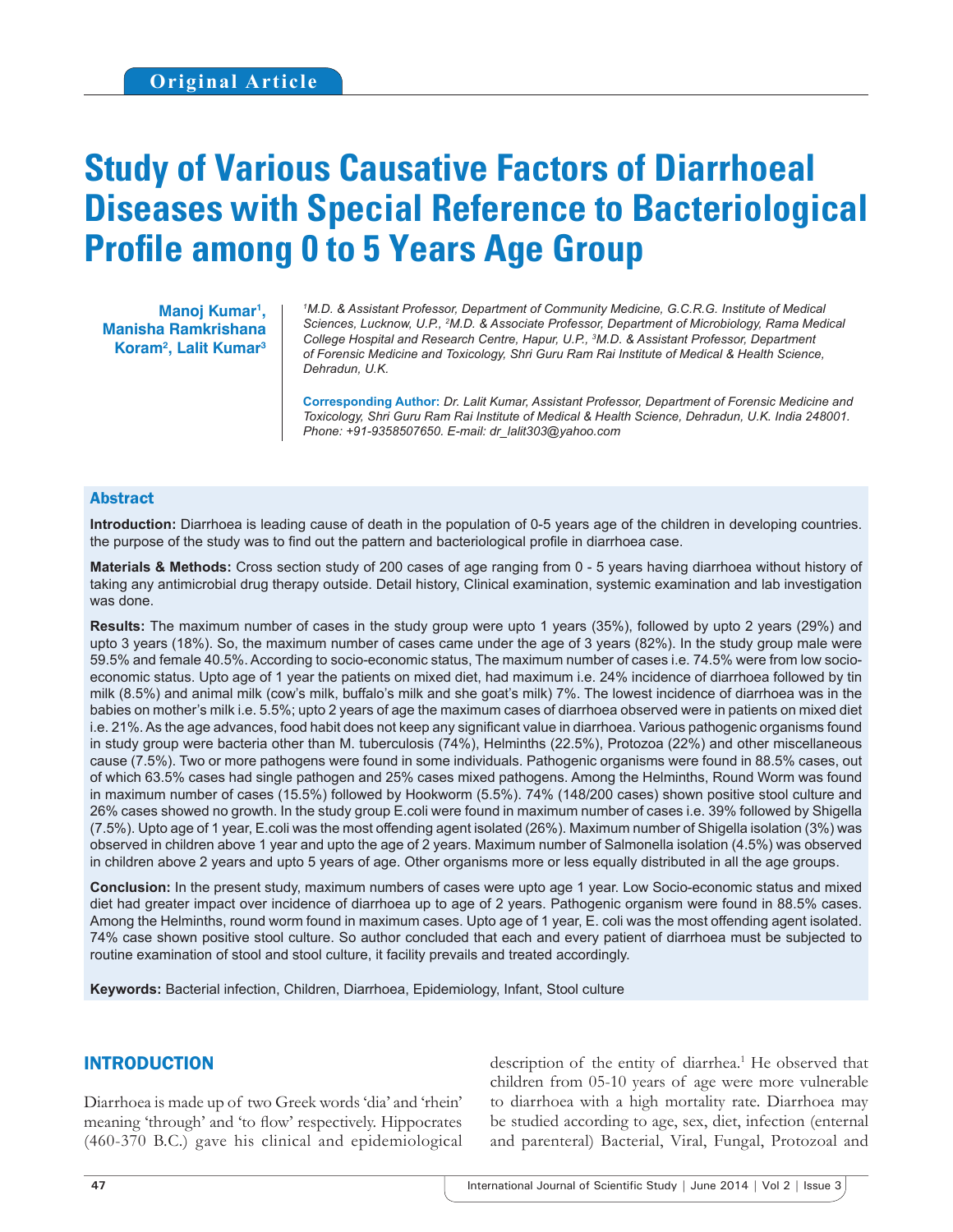Helminthic etc, other various factors like food allergy, bad sanitation, endocrinal, metabolic or psychosomatic<sup>2</sup> etc.

Diarrhoea is the leading cause of death in children younger than 5 years of age; persistent diarrhoea accounts for 30 to 50 percent of those deaths in developing countries. Malnutrition, immunosuppression, young age, and an increase in the preceding diarrhea burdens are risk factors for the development of persistent diarrhoea. Although many viruses, bacteria, and parasites can produce persistent diarrhoea, enteropathogenic Escherichia coli, enteroaggregative E. coli, Giardia, Cryptosporidium, and Cyclospora are the most important of these agents.

O' Ryam M et. al.<sup>3</sup> observed more than one billion diarrhoea episodes occur every year among children younger than 5 years of age in socio-economically developing countries causing 2 to 2.5 million deaths. More than twenty viral, bacterial, and parasitic enteropathogens are currently associated with acute diarrhoea. Rotavirus and diarrhoeagenic Escherichia coli are the most common pathogens responsible for acute diarrhoea episodes in children; Shigella spp., Salmonella spp, Campylobacter jejuni/coli, Vibrio cholerae, Aeromonas spp, and Plesiomonas spp. occur more commonly in poorer areas and infections caused by protozoa and helminthes occur mainly in areas where environmental sanitation is significantly deteriorated. The various bacteria causing diarrhoea are E.coli, Shigella, Salmonella, Vibrio cholerae, Compylobacter jejuni, Bacillus cereus, Staphylococcus faecalis etc.<sup>2</sup> Bacteriological pattern of diarrhoea vary considerably not only from region to region but also in the same region from time to time. This creates necessity for periodic assessment of bacteriological pattern of diarrhoea.

This study was carried because, Diarrhoea still carries high morbidity and mortality due to its high incidence and prevalence, affecting the most vulnerable and valuable group of population 0-5 age group of children, gross environmental insanitation prevalent in the community and the mismanagement of the diarrhoea as such by parents, community elders, quacks and local health administration. The purpose is to study the various causative factors of diarrhoeal diseases with special reference to bacteriological profile among 0-5 years age group of children.

### MATERIALS AND METHODS

This was a cross sectional study done in the duration of 2 years (Jan 2008-June 2009). The point of study was R.T.H.C. Kalyanpur, Bihar. This work was carried out on the patient attending R.T.H.C. Kalyanpur. 200 cases ranging from 0-5 years age group of children having diarrhoea without history of taking drug outside were studied. Their parents/guardians were given informed consent.

#### **Exclusion Criteria**

- 1. They should not have any history of treatment with any antidiarrhoeal chemotherapeutic agent
- 2. They should not have any concurrent serious illness such as HIV, TB, Pneumonia, Kala-azar, Malaria, Cardiac, Renal or hepatic diseases etc.

In all the cases detail history, clinical examination (general examination and systemic examination) and investigation were done. The case sheet was recorded. Macroscopic or Naked eye Examination of Stool, routine examination of stool and stool culture was done.

# RESULT

Distribution of diarrhoeal case according to the age was shown in Table 1, it was observed that maximum (70 case or 35%) diarrhoea case of age group 0-1 year followed by 58 case (29%) of age group 1-2 years. In the age group 2-3 years cases were 36 (18%) while 9.5% (19 cases) and 8.5% (17 cases) in the age group of 3-4 year and 4-5 year respectively. From the Table 2 it was also observed that male cases were 59.5% (119 cases) and females were 40.5% (81 Cases).

From the study of Table 3, author found that maximum cases were from low socio-economic status i.e. 74.5% (149 cases) followed by  $21.5\%$  (43 cases) from middle socioeconomic status and least from high socio-economic status 4% (08 cases). Table 4 showing various types of food habit according to the age of child in study group. It was concluded

#### **Table 1: Distribution of diarrhoea cases according to age**

| Age group |     | <b>Cases</b>      |
|-----------|-----|-------------------|
| in years  | No. | <b>Percentage</b> |
| $0 - 1$   | 70  | 35                |
| $1 - 2$   | 58  | 29                |
| $2 - 3$   | 36  | 18                |
| $3 - 4$   | 19  | 9.5               |
| $4 - 5$   | 17  | 8.5               |
| Total     | 200 | 100               |

#### **Table 2: Distribution of cases according to sex**

| <b>Sex</b> | <b>Cases</b> |                   |
|------------|--------------|-------------------|
|            | No. of cases | <b>Percentage</b> |
| Male       | 119          | 59.5              |
| Female     | 81           | 40.5              |
| Total      | 200          | 100               |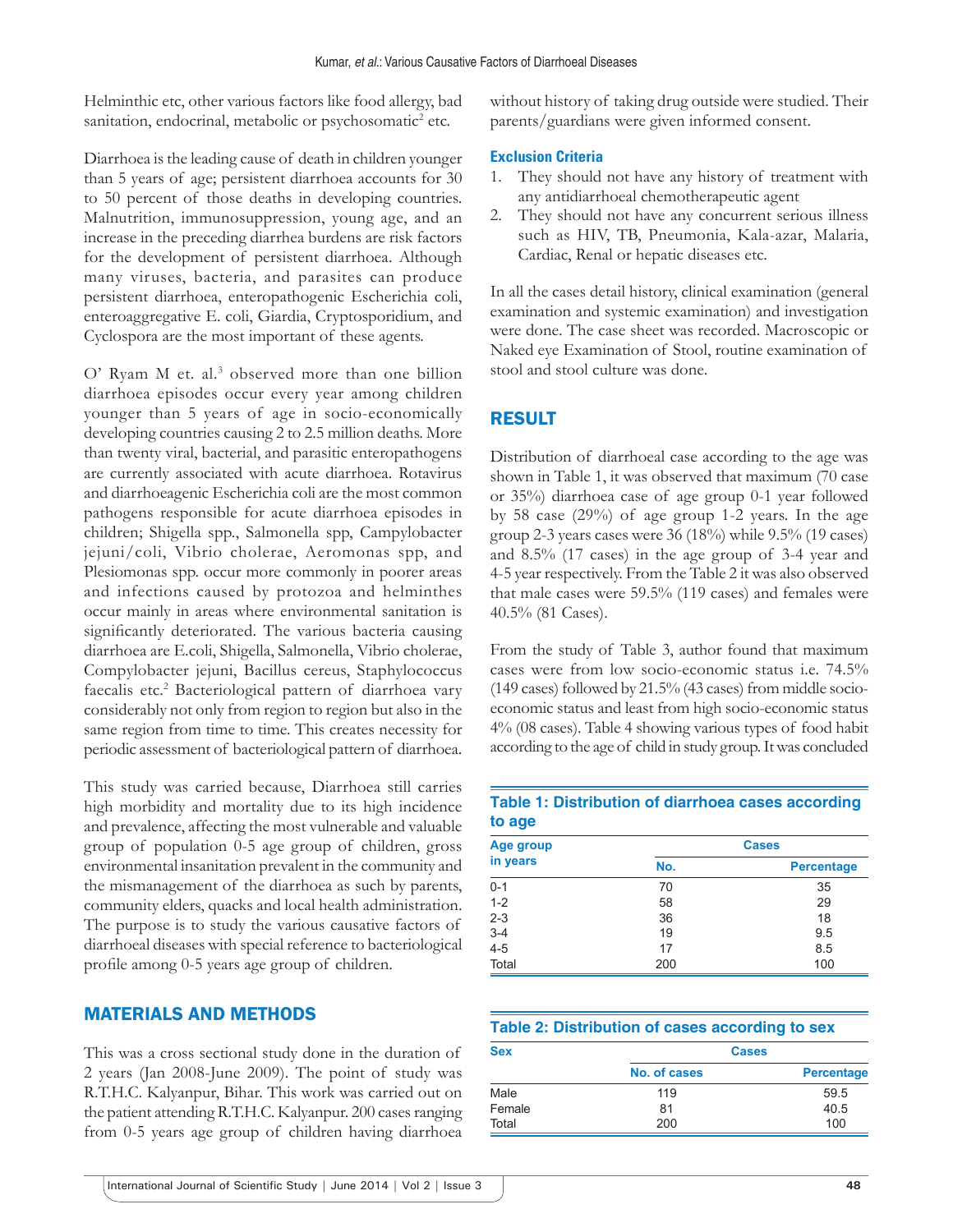that maximum cases of all age group were on mixed diet i.e. 121 case  $(60.5\%)$  followed by 38 cases  $(19\%)$  on animal milk and least with breast milk (7.5%).

It was observed from Table 5 that Bacterial other than M.tuberculosis having the maximum (74%) incidence in the cases, Helminthic infestation and Protozoal infestation were near equal 22.5% and 22% while 7.5% were miscellaneous cause. Apart of this from Table 6, author found 75% cases (150 cases) from single pathogen and remaining 25% (50 case) due to mixed pathogen. Authors observed Helminthic etiology from Table 7 and found that H. nana, T. trichiura and F. buski had single etiology and had only 1 case (0.5%) for each. On other hand Round worm and Hook worm had mixed etiology and had 15.5% (31 cases) & 5.5%incidence(11 cases). From Table 8, the protozoal etiology (total 44 cases) was observed and found that mixed etiology of E. histolytica and Giardia lamblia was 19.5% (39 cases) and total cases having E.histolytica were 35 (17.5%) & 09 cases (4.5%) for Giardia lamblia. while studying the mixed etiology in 50 cases, we found that E. coli + E.H. + Round worm were having the maximum incidence

#### **Table 3: Cases of diarrhoea according to socio-economic status**

| Socio-economic status | No. of cases | <b>Percentage</b> |
|-----------------------|--------------|-------------------|
| Low                   | 149          | 74.5              |
| Middle                | 43           | 21.5              |
| High                  | 08           | 4.0               |
| Total                 | 200          | 100               |

#### **Table 4: Types of food habit according to the age of child**

| Age         |                       | <b>Type of Feed</b>      |                                  |     |                                                             |     |                      |      |                 |               |  |  |  |  |  |
|-------------|-----------------------|--------------------------|----------------------------------|-----|-------------------------------------------------------------|-----|----------------------|------|-----------------|---------------|--|--|--|--|--|
| in<br>years | <b>Breast</b><br>milk |                          | Tin<br>milk                      |     | <b>Animal milk</b><br>(cow's,<br>buffalo's &<br>she goat's) |     | <b>Mixed</b><br>diet |      |                 |               |  |  |  |  |  |
|             | cases                 |                          | No. of $\%$ No. of $\%$<br>cases |     | No. of<br>cases                                             | %   | No. of<br>cases      | $\%$ | No. of<br>cases | $\frac{9}{6}$ |  |  |  |  |  |
| $0 - 1$     | 11                    | 5.5                      | 17                               | 8.5 | 16                                                          | 8.0 | 26                   | 13   | 70              | 35            |  |  |  |  |  |
| $1 - 2$     | 02                    | 1.0                      | 04                               | 2.0 | 07                                                          | 3.5 | 45                   | 22.5 | 58              | 29            |  |  |  |  |  |
| $2 - 3$     | 01                    | 0.5                      | 03                               | 1.5 | 07                                                          | 3.5 | 25                   | 12.5 | 36              | 18            |  |  |  |  |  |
| $3 - 4$     | 01                    | 0.5                      | 02                               | 1.0 | 05                                                          | 2.5 | 11                   | 5.5  | 19              | 9.5           |  |  |  |  |  |
| $4 - 5$     | -                     | $\overline{\phantom{0}}$ |                                  | -   | 03                                                          | 1.5 | 14                   | 7.0  | 17              | 8.5           |  |  |  |  |  |
| Total       | 15                    | 7.5                      | 26                               | 13  | 38                                                          | 19  | 121                  | 60.5 | 200             | 100           |  |  |  |  |  |

| Table 5: Various pathogens in study group |                       |                   |  |  |  |  |  |  |
|-------------------------------------------|-----------------------|-------------------|--|--|--|--|--|--|
| <b>Pathogenic organism</b>                | No. of positive cases | <b>Percentage</b> |  |  |  |  |  |  |
| Bacterial other than                      | 148/200               | 74                |  |  |  |  |  |  |
| M.tuberculosis                            |                       |                   |  |  |  |  |  |  |
| Helminthic infestation                    | 45/200                | 22.5              |  |  |  |  |  |  |
| Protozoal infestation                     | 44/200                | 220               |  |  |  |  |  |  |
| Miscellaneous cause                       | 15/200                | 7.5               |  |  |  |  |  |  |

i.e. 6.5% (13 cases) from Table 9. In Table 10, observed that maximum cases (104 cases) 52% had only bactrial infection, 22% (44 cases) had Bacterial mixed with other pathogens while 52 cases (26%) shown negative culture. after observing the bacteriological profile according to age from Table 11, observed that E.coli had maximum incidence in age group 0-1 year age i.e. 52 cases (26%) and in age group 1-2 year age i.e. 15 cases (7.5%). Over all maximum incidence 78case (39%) of E.coli followed by 15 case (7.5%) of Shigella infection. Salmonella, Proteus, Klebsiella, Psedomas, Staph. aureus and Strept. Faecalis were having 13 cases (7.5%), 11 cases (5.5%), 09 cases (4.5%), 07 cases  $(3.5\%)$ , 04 cases  $(2\%)$  and 03 cases  $(1.5\%)$  respectively.

# **DISCUSSION**

In the study group the highest incidence of diarrhoea was observed in infants upto 1 year of age (35%) followed by 29% upto 2 years and 18% upto 3 years of age, 9.5% upto 4 years of age and 8.5% upto 5 years of age. Evidently the incidence of diarrhoea was on declining trend with advancing age. Similar observation were made by various researchers like Raizada N et. al,<sup>4</sup> Aidara A et. al.,<sup>5</sup> Ansari S et. al.<sup>6</sup> Contrary to authors observation, Sharma<sup>7</sup> and Huilan S et. al.<sup>8</sup> observed very high incidence of diarrhea

# **Table 6: Single and mixed pathogens Etiology Total Single pathogen Mixed pathogen** No. of cases 150 50 200 Percentage 75.0 25.0 100.0

| <b>Table 7: Helminthic etiology</b> |                              |     |                             |      |                 |      |  |  |  |  |  |
|-------------------------------------|------------------------------|-----|-----------------------------|------|-----------------|------|--|--|--|--|--|
| <b>Etiology</b>                     | <b>As single</b><br>etiology |     | <b>As mixed</b><br>etiology |      | <b>Total</b>    |      |  |  |  |  |  |
|                                     | No. of<br>cases              | %   | No. of<br>cases             | %    | No. of<br>cases | %    |  |  |  |  |  |
| Round worm                          |                              |     | 31                          | 15.5 | 31              | 15.5 |  |  |  |  |  |
| Hook worm                           |                              |     | 11                          | 5.5  | 11              | 5.5  |  |  |  |  |  |
| H. nana                             | 1                            | 0.5 |                             |      |                 | 0.5  |  |  |  |  |  |
| T. trichiura                        |                              | 0.5 |                             |      |                 | 0.5  |  |  |  |  |  |
| F. buski                            | 1                            | 0.5 |                             |      |                 | 0.5  |  |  |  |  |  |
| Total                               | 3                            | 1.5 | 42                          | 21.0 | 45              | 22.5 |  |  |  |  |  |

| <b>Table 8: Protozoal etiology</b> |                       |     |                      |      |                 |      |  |  |  |  |  |
|------------------------------------|-----------------------|-----|----------------------|------|-----------------|------|--|--|--|--|--|
| <b>Etiology</b>                    | As single<br>etiology |     | As mixed<br>etiology |      | <b>Total</b>    |      |  |  |  |  |  |
|                                    | No. of<br>cases       | %   | No. of<br>cases      | %    | No. of<br>cases | %    |  |  |  |  |  |
| E.histolytica                      | 03                    | 1.5 | 32                   | 16   | 35              | 17.5 |  |  |  |  |  |
| Giardia lamblia                    | 02                    | 1.0 | 07                   | 3.5  | 09              | 4.5  |  |  |  |  |  |
| Total                              | 05                    | 2.5 | 39                   | 19.5 | 44              | 22.0 |  |  |  |  |  |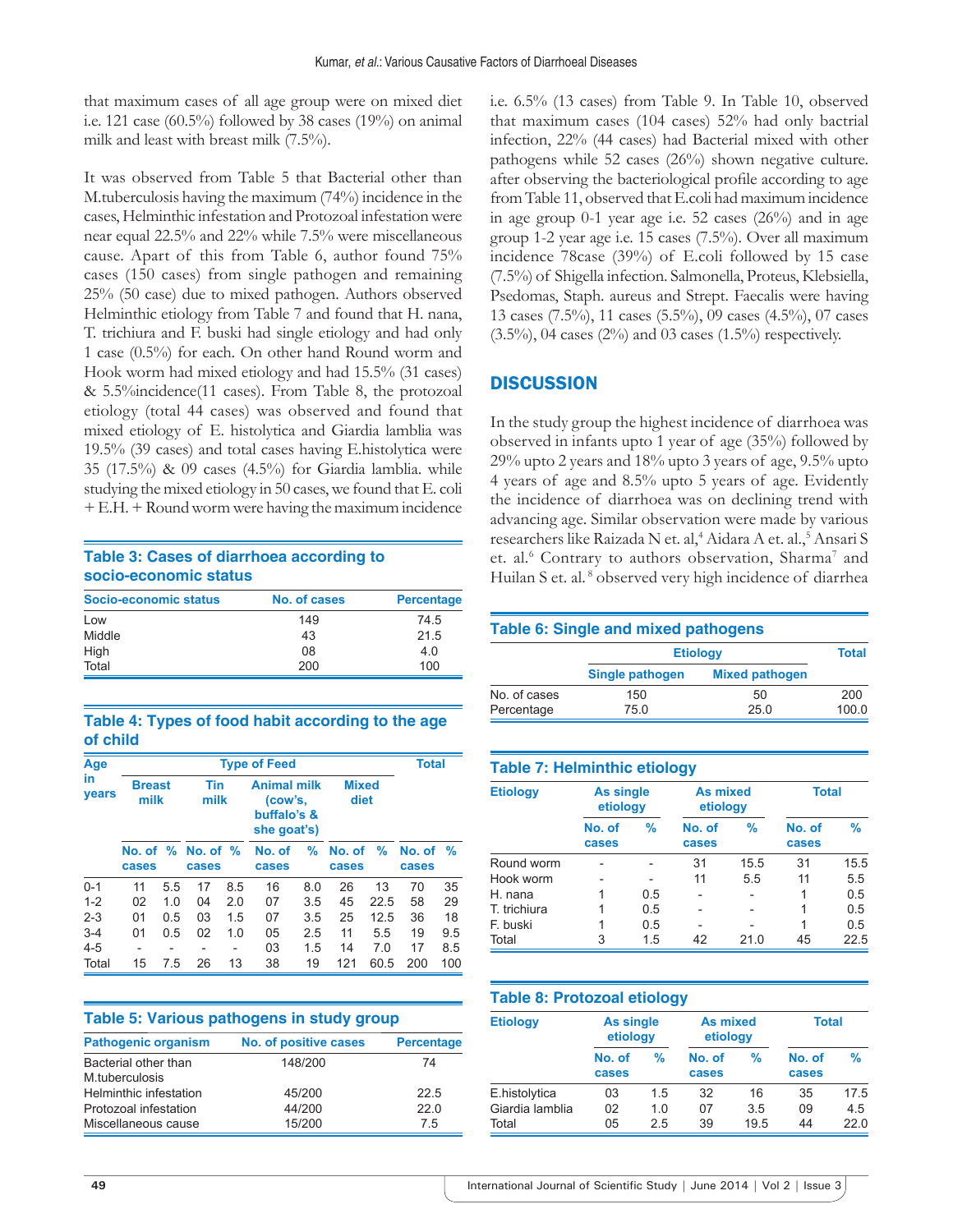| Table 9: various mixed pathogens |                                 |                                        |                   |                                 |                                 |                                         |      |  |  |  |  |  |  |
|----------------------------------|---------------------------------|----------------------------------------|-------------------|---------------------------------|---------------------------------|-----------------------------------------|------|--|--|--|--|--|--|
|                                  | <b>Etiology agents</b>          |                                        |                   |                                 |                                 |                                         |      |  |  |  |  |  |  |
|                                  | $E.$ coli+ $E.H.+$<br>G.lamblia | $E.$ coli+ $E.H.+$<br><b>Hook worm</b> | Shigella+<br>E.H. | $E.$ coli+<br><b>Round worm</b> | Round worm+<br><b>Hook worm</b> | $E.$ coli+ $E.H.+$<br><b>Round worm</b> |      |  |  |  |  |  |  |
| No. of cases                     |                                 | 05                                     | 07                |                                 | 06                              |                                         | 50   |  |  |  |  |  |  |
| Percentage                       | 3.5                             | 2.5                                    | 3.5               | 6.0                             | 3.0                             | 6.5                                     | 25.0 |  |  |  |  |  |  |

#### **Table 9: Various mixed pathogens**

#### **Table 10: Bacterial etiology as single and mixed with other pathogens**

| <b>Etiology</b>                      | No. of cases | <b>Percentage</b> |
|--------------------------------------|--------------|-------------------|
| Only bacterial                       | 104          | 52                |
| Bacterial mixed with other pathogens | 44           | 22                |
| Negative culture                     | 52           | 26                |
| Total                                | 200          | 100               |

in children below 1 year of age. The difference is because of localizing their studies in children below 3 years of age, while author has taken the work in the wide age range.

While studying the sex distribution in the present series of work, male comprised 59.5% and female 40.5%. So male: female ratio was 1.5:1. Sex incidence was almost proportionate in different age groups, which is also statistically highly significant. Similar observations were made by Huilan S et. al.<sup>8</sup> and Raizada N et. al.<sup>4</sup> Majority of cases (68%) were below 2 year of age.

In the present study, highest incidence of diarrhoea was observed in low socio-economic group (74.5%) followed by in middle socio-economic group (21.5%) and least number in high socio-economic group (4%). Similar observations were made by Joshi CK et. al.<sup>9</sup> The author likes to conclude that high incidence of diarrhoea in low socio-economic group are due to malnutrition, living in substandard environment and poor knowledge about hygiene.

While discussing the role of diet in cases of diarrhea in study group, maximum incidence was observed on mixed diet (60.5%) subsequently on Animal milk (19%), Thin milk (13%) and minimum in babies who were on exclusively breast feeding (7.5%). Similar observations were made by Aidara A et. al.<sup>5</sup>

Out of 200 cases in the study group, 63.5% showed single etiology and 25% mixed etiology. Similar observations were made by Mayo SJ et. al.<sup>10</sup> as they found 20.7% cases of mixed infection at Dar es salaam. Out of 200 cases in the study group, helminthic infestation was observed in 22.5% cases. Various helminthes observed were Round worm (15.5%); Hook worm (5.5%); H. nana (0.5%), T. trichuria (0.5%) and F. buski (0.5%). More or less similar observations were made by Ansari S et. al<sup>6</sup> as they found only 1.3% helminthic infestation. This variation might be due to variation in the place.

Out of 200 cases, author observed protozoal infestation in 22% cases. Various protozoa observed were E.histolytica (17.5%) and G.lamblia (4.5%). More or less similar observations were made by Mayo SJ et. al.,<sup>10</sup> Radvin JI et. al.,<sup>11</sup> Nelson WE et. al.<sup>12</sup> and Hasan KZ et. al.<sup>13</sup> Contrary to authors observation Huilan S et. al.<sup>8</sup> and Jarousha AM et. al.14 observed low incidence of E.histolytica infestation. The low incidence of E.histolytica in their series might be due to geographical variation.

In the present series of work, G. lamblia infestation was observed in 4.5% cases. Similar observations were made by Huilan S et. al.<sup>8</sup> Contrary to author's observation Mirdehghan MM et. al.<sup>15</sup> reported very high incidence of G. lamblia infestation in children in Iran. The variation is again self-explanatory that work has been done in Iran.

In the study group, author observed 74% cases as bacterial etiology other than M. tuberculosis. Similar observations were made by Huilan S et. al.<sup>8</sup> Contrary to author's observation, Aidara A et. al.<sup>5</sup> observed 32% and 20.9% bacterial isolation respectively. The variation in different series might be due to the variation in place, time and season, pattern of feeding and socio-economic status of the cases.

In the study group, various bacteria isolated were E.coli, Shigella, Salmonella, Proteus, Klebsiella, Pseudomonas, Staphylococcus aureus and Streptococcus faecalis. In the present series of work, author observed E.coli in 39% cases. More or less similar observations were made by Bhan MK, Raj P, Levine MM<sup>16</sup> and Craviato A.<sup>17</sup> Contrary to author's observation, a higher as well as lower incidence of E.coli diarrhoea was observed by some authors. Higher incidence was observed by Biswas NK<sup>18</sup> and lower incidence as observed by Aidara A et. al.<sup>5</sup> These variations again seems to be multifactorial.

In the present series of work, author observed Shiegella in 7.5% cases. Similar observations were made by Huilan S.8 Contrary to these observations, a higher incidence of Shigella infection was observed by Joshi CK, Bhardwaj AK, Vyas BL.19 These variations can be because of the time and improvement in general sanitation in the general population.

In the present study, author observed Salmonella infection in 6.5% cases. Similar observations were made by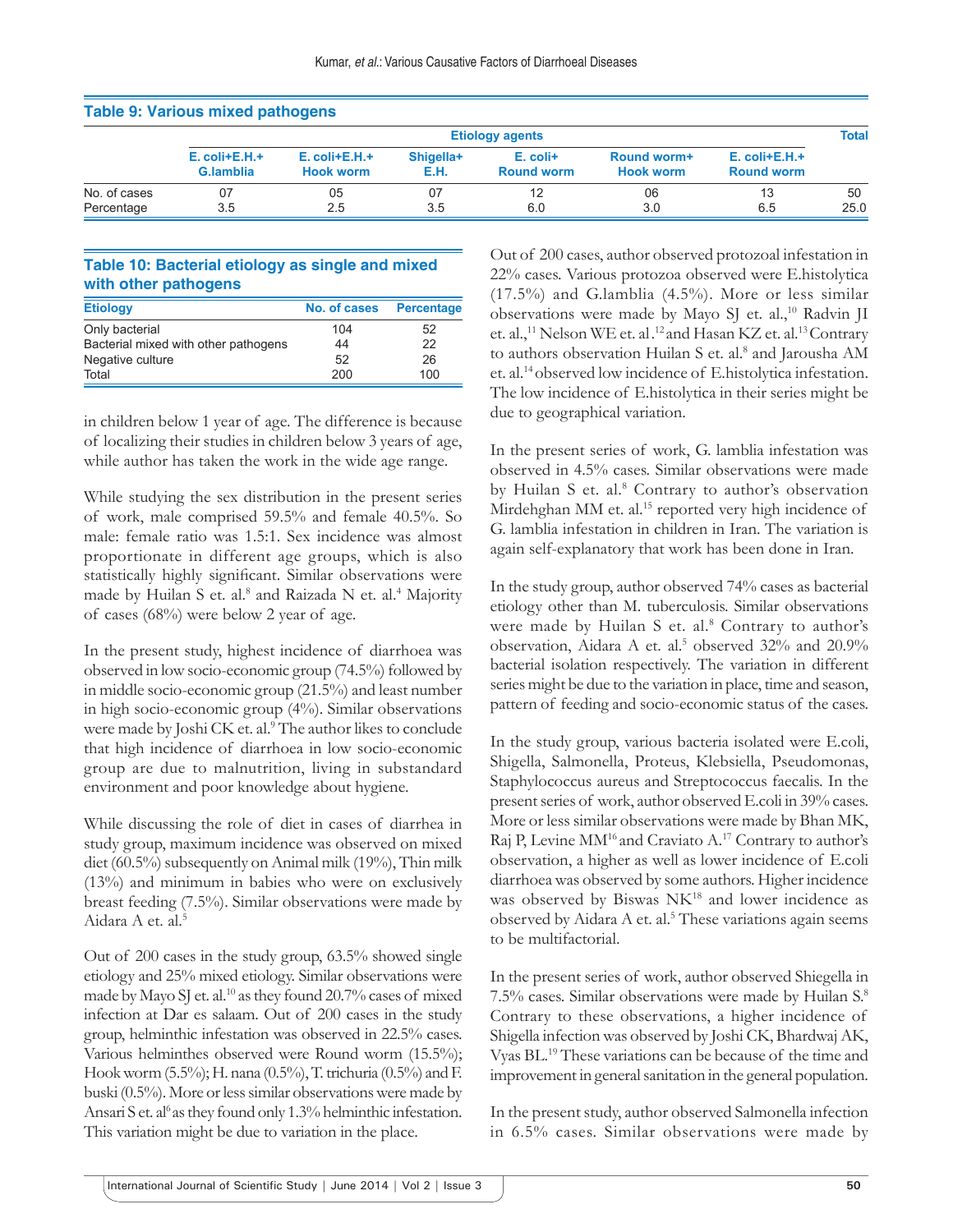|         | Table 11: Bacteriological profile according to age |                           |            |      |                                        |     |                          |     |                |                          |                          |                          |                          |                          |                          |                      |                         |                          |                 |               |
|---------|----------------------------------------------------|---------------------------|------------|------|----------------------------------------|-----|--------------------------|-----|----------------|--------------------------|--------------------------|--------------------------|--------------------------|--------------------------|--------------------------|----------------------|-------------------------|--------------------------|-----------------|---------------|
| Age in  |                                                    | <b>Bacterial Isolated</b> |            |      |                                        |     |                          |     |                |                          |                          |                          |                          |                          |                          |                      |                         | <b>Total</b>             |                 |               |
| years   | E. coli                                            |                           |            |      | Shigella Salmonella Proteus Klebsiella |     |                          |     |                |                          |                          | Mixed growth Psedomas    |                          |                          |                          | <b>Staph. aureus</b> | <b>Strept. Faecalis</b> |                          |                 |               |
|         | No. %                                              |                           | No.        | $\%$ | No.                                    | %   | No.                      | %   | No.            | %                        | No.                      | %                        | No.                      | $\%$                     | No.                      | $\%$                 | No.                     | $\frac{9}{6}$            | No.             | $\frac{9}{6}$ |
| $0 - 1$ | 52.                                                | 26                        | $^{\circ}$ | 0.5  | 01                                     | 0.5 | $\overline{\phantom{0}}$ | ۰   | 02             | 1.0                      | $\overline{\phantom{a}}$ | $\overline{\phantom{0}}$ | 01                       | 0.5                      | $\overline{\phantom{a}}$ |                      |                         | $\overline{\phantom{0}}$ | 57              | 28.5          |
| $1 - 2$ |                                                    | 15 7.5                    | 08         | 4.0  | 02                                     | 1.0 | 03                       | 1.5 | 04             | 2.0                      | 05                       | 2.5                      | 04                       | 2.0                      | 01                       | 0.5                  | 01                      | 0.5                      | 43              | 21.5          |
| $2 - 3$ | 05                                                 | 2.5                       | റാ         | 1.0  | 05                                     | 2.5 | 03                       | 1.5 | 02             | 1.0                      | 02                       | 1.0                      | 02                       | 1.0                      | 01                       | 0.5                  | 01                      | 0.5                      | 23              | 11.5          |
| $3 - 4$ | 03                                                 | 1.5                       | 02         | 1.0  | 02                                     | 1.0 | 03                       | 1.5 | 01             | 0.5                      | 01                       | 0.5                      | $\overline{\phantom{0}}$ | $\overline{\phantom{0}}$ | 01                       | 0.5                  |                         | $\overline{\phantom{0}}$ | 13              | 6.5           |
| $4 - 5$ | 03                                                 | 1.5                       | 02         | 1 O  | 03                                     | 1.5 | 02                       | 1.0 | $\overline{a}$ | $\overline{\phantom{a}}$ | $\overline{\phantom{0}}$ |                          |                          | $\overline{\phantom{a}}$ | 01                       | 0.5                  | 01                      | 0.5                      | 12 <sup>°</sup> | 6.0           |
| Total   | 78                                                 | 39                        | 15         | 7.5  | 13                                     | 6.5 | 11                       | 5.5 | 09             | 4.5                      | 08                       | 4.0                      | 07                       | 3.5                      | 04                       | 2.0                  | 03                      | 1.5                      | 148             | 74            |

Huilan S et. al.<sup>8</sup> and Raizada N et. al.<sup>4</sup> Contrary to author's observation, a high incidence of Salmonella infection was observed by Joshi et. al.<sup>9</sup> Food factors might be responsible for higher incidence of Salmonella infection and gradual improvement in general sanitation in the society showing declination in incidence.

In the present series of work, author observed Proteus group of organisms in 5.5% cases and Klebsiella in 4.5% cases. More or less similar observations were made by Joshi et al<sup>9</sup> and Raizada N et. al.<sup>4</sup>

## **CONCLUSION**

In the present work author has taken 200 cases in the study group. The age was ranging from 0-5 years of age. The maximum number of cases were upto 1 years (35%), followed by upto 2 years (29%), upto 3 years (18%), upto 4 years  $(9.5\%)$ , upto 5 years  $(8.5\%)$ . So, the maximum number of cases came under the age of 3 years (82%). In the study group male were 59.5% and female 40.5%. According to socio-economic status, cases were studied as low, middle and high. The maximum number of cases i.e. 74.5% was from low socio-economic status and least number i.e. 4% from high socio-economic status. The cases were studied according to type of food habits. Upto age of 1 year the patients on mixed diet, incidence of diarrhoea was maximum i.e. 24% followed by tin milk (8.5%) and animal milk (cow's milk, buffalo's milk and she goat's milk) 7%. The lowest incidence of diarrhoea was in the babies on mother's milk i.e. 5.5% upto 2 years of age the maximum cases of diarrhoea observed were in patients on mixed diet i.e. 21%, and rest of feeds incidence was more or less negligible. As the age advances, food habit does not keep any significant value in diarrhoea. Various pathogenic organisms found in study group were bacteria other than M. tuberculosis (74%), Helminths (22.5%), Protozoa (22%) and other miscellaneous cause (7.5%). Two or more pathogens were found in some individuals.

Pathogenic organisms were found in 88.5% cases, out of which 63.5% cases had single pathogen and 25% cases mixed pathogens. Among the Helminths, Round Worm was found in maximum number of cases (15.5%) followed by Hookworm (5.5%), H. nana, T.trichiura and F.buski each in 0.5%. Among the Protozoa, E.histolytica and G. lamblia were found in 17.5% and 4.5% cases respectively. All the cases in the study group were subjected to stool culture. Out of which 74% cases showed positive culture and 26% cases showed no growth. In the study group E. coli were found in maximum number of cases i.e. 39% followed by Shigella (7.5%), Salmonella (6.5%), Proteus  $(5.5\%)$ , Klebsiella  $(4.5\%)$ , Mixed bacterial growth  $(4\%)$ , Pseudomonas (3.5%), Staphylococcus aureus (2%) and Streptococcus faecalis (1.5%). Upto age of 1 year, E. coli was the most offending agent isolated (26%). Maximum number of Shigella isolation (3%) was observed in children above 1 year and upto the age of 2 years. Maximum number of Salmonella isolation (4.5%) was observed in children above 2 years and upto 5 years of age. Other organisms more or less equally distributed in all the age groups.

Although some of the authorities recommend withholding of antibacterial therapy because of the self-limited nature of the infection, the cost of drugs and the risk of emergence of resistant organisms, there is persuasive logic in favour of empirical treatment with antibiotics to all children in whom bacterial diarrhoea is suspected. Even if not fatal, the untreated illness may cause the child to be quite ill leading to chronic or recurrent diarrhea. There is a risk of development of malnutrition or worsening of the condition during prolonged illness, particularly in children of developing countries. The risk of continued excretion of bacteria leads to social hazard and may cause epidemic of diarrhoea further argue against the strategy of withholding antibiotics in acute diarrhoea. Since other than bacterial cause there is quite a good number of Helminthic, Protozoal and other miscellaneous causes of diarrhoea, the author concludes that each and every patient of diarrhoea must be subjected to routine examination of stool and stool culture, it facility prevails and treated accordingly.